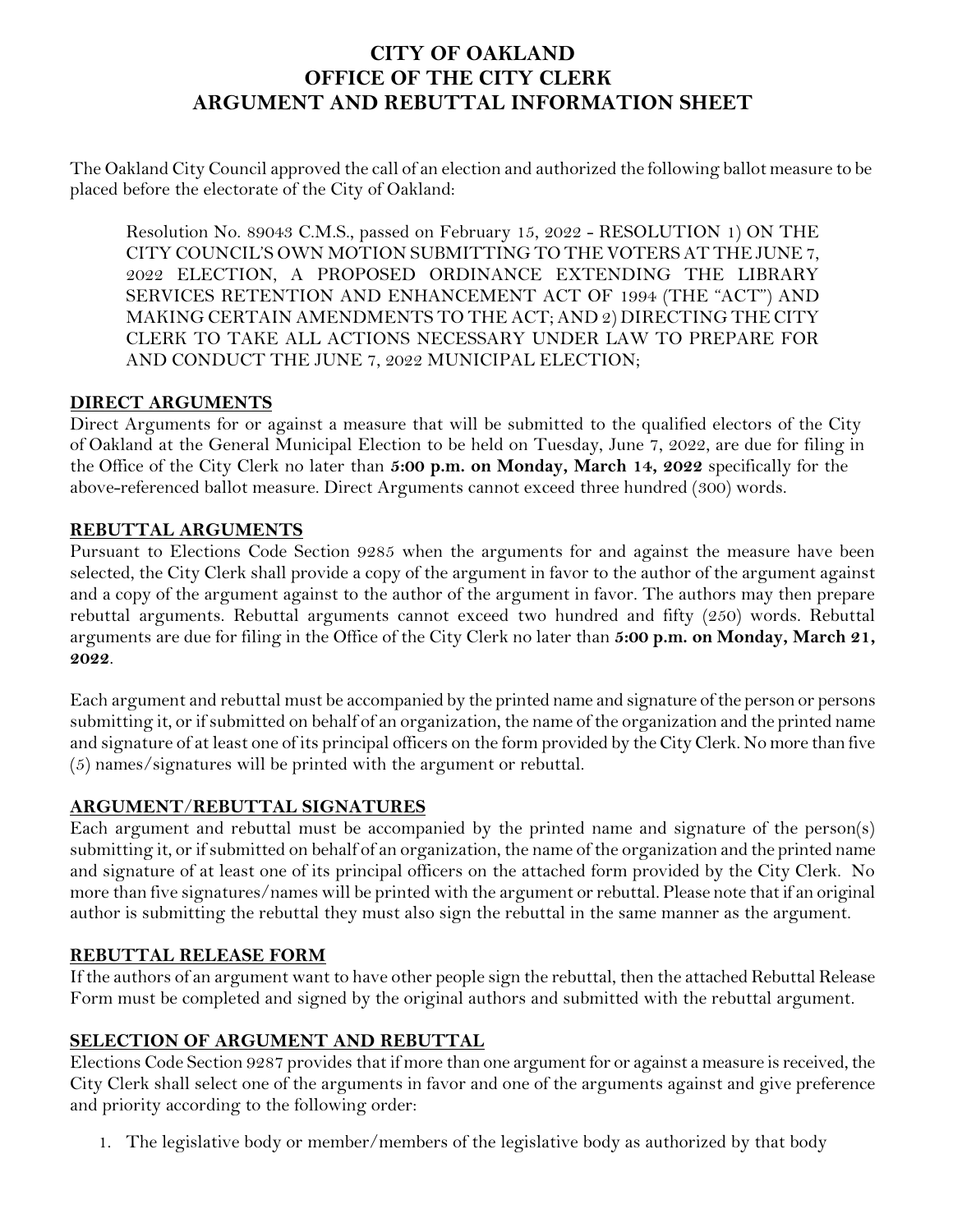- 2. The individual voter, bona fide association of citizens or the combination who are the bona fide sponsors or proponents of the measure
- 3. Bona fide association of citizens
- 4. Individual voters who are eligible to vote on the measure

The Elections Code does not define "bona fide association of citizens" nor has the Secretary of State provided a definition to this term. **To be considered a bona fide association**, the group must provide one of the following at the time of filing: a) Articles of Incorporation or By Laws, b) Form 410 Statement of Organization, or c) Letterhead with the organization's name and the names of its principal officers. If only one bona fide association of citizens submits an argument, that argument would take priority over arguments submitted by individual voters.

If more than one bona fide association of citizens has submitted an argument, the following criteria will be taken into consideration for purposes of argument selection:

- a. The length of time the association has been in existence
- b. Whether the association's memberships consists of primarily Oakland residents; and
- c. The number of members enrolled in the association

If you have questions or need additional information, please contact the Office of the City Clerk at **[electionservices@oaklandnet.com](mailto:electionservices@oaklandnet.com)**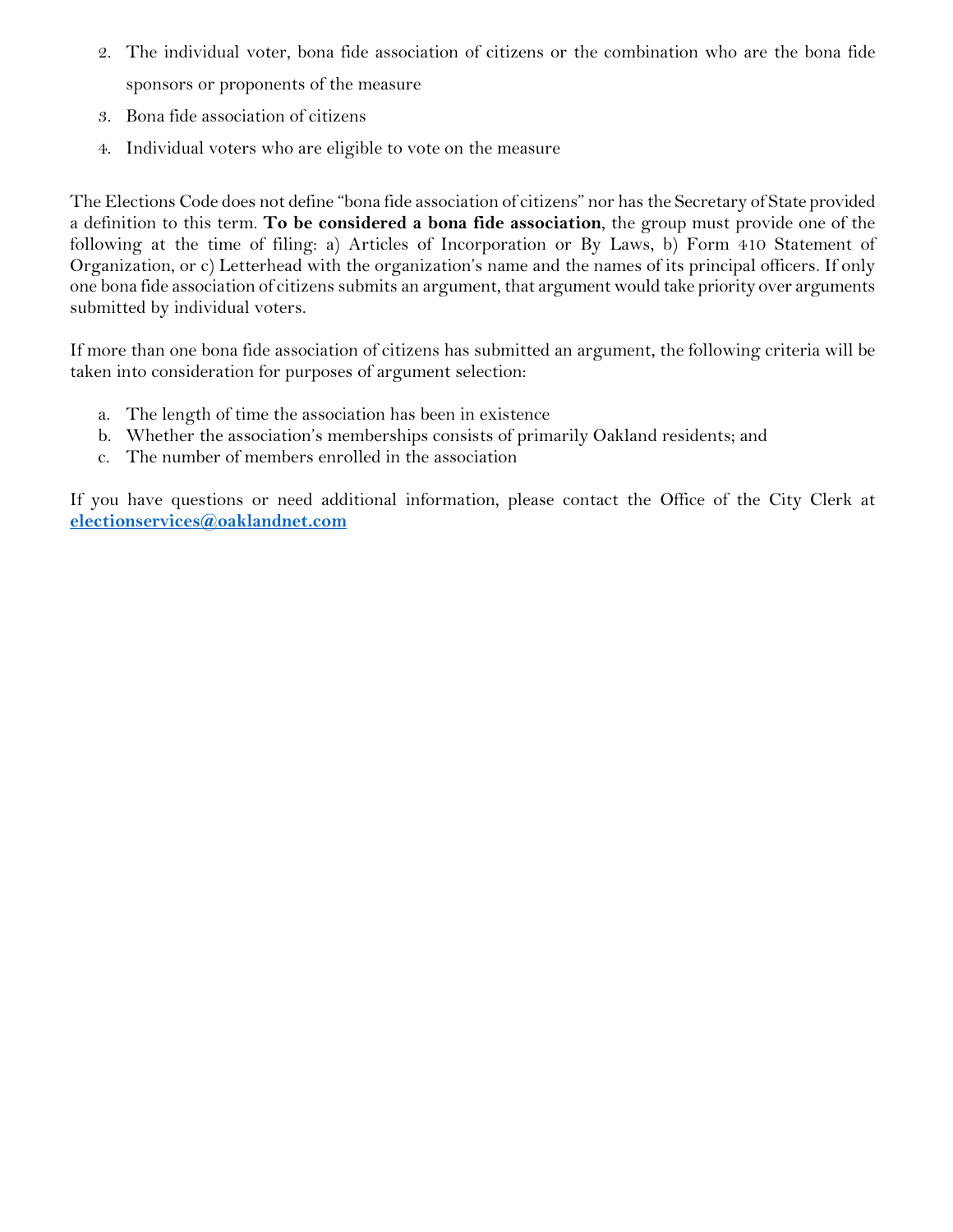## **CITY OF OAKLAND DECLARATION BY AUTHOR(S) OF ARGUMENTS OR REBUTTALS**

**(Election Code Section 9600)**

| The undersigned author(s) of the                                                                                                              |                                                   |                                                  |  |  |
|-----------------------------------------------------------------------------------------------------------------------------------------------|---------------------------------------------------|--------------------------------------------------|--|--|
| Argument in Favor<br>Rebuttal to Argument in Favor                                                                                            |                                                   | Argument Against<br>Rebuttal to Argument Against |  |  |
|                                                                                                                                               |                                                   |                                                  |  |  |
|                                                                                                                                               | at the Municipal Election for the City of Oakland |                                                  |  |  |
| to be held on Tuesday, June 7, 2022 hereby state that such argument is true and correct to the best of<br>his/her/their knowledge and belief: |                                                   |                                                  |  |  |
| (Printed Name)                                                                                                                                | (Wet Signature)                                   | (Date)                                           |  |  |
| (Title to Appear on Argument)                                                                                                                 |                                                   |                                                  |  |  |
| 2.<br>(Printed Name)                                                                                                                          | (Wet Signature)                                   | (Date)                                           |  |  |
| (Title to Appear on Argument)                                                                                                                 |                                                   |                                                  |  |  |
| 3.<br>(Printed Name)                                                                                                                          | (Wet Signature)                                   | (Date)                                           |  |  |
| (Title to Appear on Argument)                                                                                                                 |                                                   |                                                  |  |  |
| (Printed Name)                                                                                                                                | (Wet Signature)                                   | (Date)                                           |  |  |
| (Title to Appear on Argument)                                                                                                                 |                                                   |                                                  |  |  |
| (Printed Name)                                                                                                                                | (Wet Signature)                                   | (Date)                                           |  |  |
| (Title to Appear on Argument)                                                                                                                 |                                                   |                                                  |  |  |
| *ALSO, ON THE ARGUMENT FORM, TYPE NAMES & TITLES IN THE ORDER YOU<br>WISH THEM TO APPEAR BELOW THE TEXT OF THE ARGUMENT.                      |                                                   |                                                  |  |  |
| IMPORTANT: Indicate below the name of person to contact and/or receive correspondence.                                                        |                                                   |                                                  |  |  |
|                                                                                                                                               |                                                   |                                                  |  |  |
|                                                                                                                                               |                                                   |                                                  |  |  |
| <b>Office of the City Clerk</b>                                                                                                               |                                                   |                                                  |  |  |

Argaff.03.2022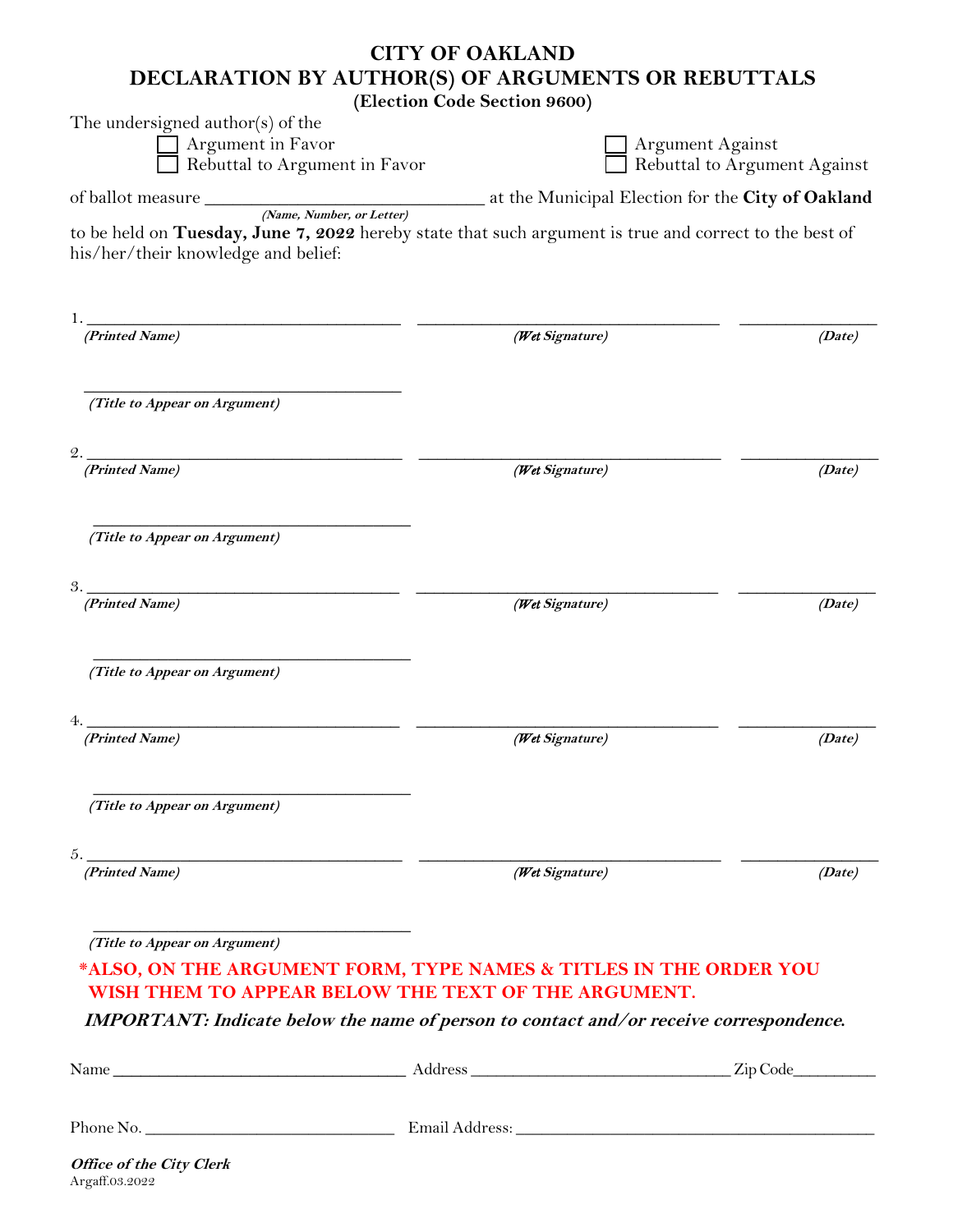## **CITY OF OAKLAND RELEASE FOR REBUTTAL ARGUMENT**

**IF** someone other than the original author(s) of the argument in favor or the argument against is signing the rebuttal argument, this release form must be completed and filed with the rebuttal argument.

The undersigned author(s) who submitted the original argument (in favor of/or against) Measure \_\_\_\_\_\_\_\_\_\_\_\_\_\_ to be voted on at the City of Oakland Municipal Election to be held on **June 7, 2022** authorize the following individuals to sign the rebuttal argument in their place:

#### NEW SIGNERS

| 1.                   |                                                                                        | 2.                                                                                                                                                                                                                                  |                |        |
|----------------------|----------------------------------------------------------------------------------------|-------------------------------------------------------------------------------------------------------------------------------------------------------------------------------------------------------------------------------------|----------------|--------|
| (Printed Name)       |                                                                                        |                                                                                                                                                                                                                                     | (Printed Name) |        |
| 3.<br>(Printed Name) |                                                                                        | <b>4.</b> The contract of the contract of the contract of the contract of the contract of the contract of the contract of the contract of the contract of the contract of the contract of the contract of the contract of the contr | (Printed Name) |        |
|                      |                                                                                        |                                                                                                                                                                                                                                     |                |        |
| (Printed Name)       | $5.$ $\overline{\phantom{a}}$                                                          | <b>ORIGINAL SIGNERS</b>                                                                                                                                                                                                             |                |        |
|                      |                                                                                        |                                                                                                                                                                                                                                     |                |        |
| (Printed Name)       | $\mathbf{1.}$ . The contract of $\mathbf{1.}$                                          | (Wet Signature)                                                                                                                                                                                                                     |                | (Date) |
|                      |                                                                                        |                                                                                                                                                                                                                                     |                |        |
| (Printed Name)       |                                                                                        | (Wet Signature)                                                                                                                                                                                                                     |                | (Date) |
| 3.<br>(Printed Name) |                                                                                        | (Wet Signature)                                                                                                                                                                                                                     | (Date)         |        |
| (Printed Name)       | 4.                                                                                     | (Wet Signature)                                                                                                                                                                                                                     | (Date)         |        |
| (Printed Name)       | $5.$ $\overline{\phantom{a}}$                                                          | (Wet Signature)                                                                                                                                                                                                                     |                | (Date) |
|                      | IMPORTANT: Indicate below the name of person to contact and/or receive correspondence. |                                                                                                                                                                                                                                     |                |        |
|                      |                                                                                        |                                                                                                                                                                                                                                     |                |        |
|                      |                                                                                        |                                                                                                                                                                                                                                     |                |        |

**Office of the City Clerk**  Rbtl Rels 03.2022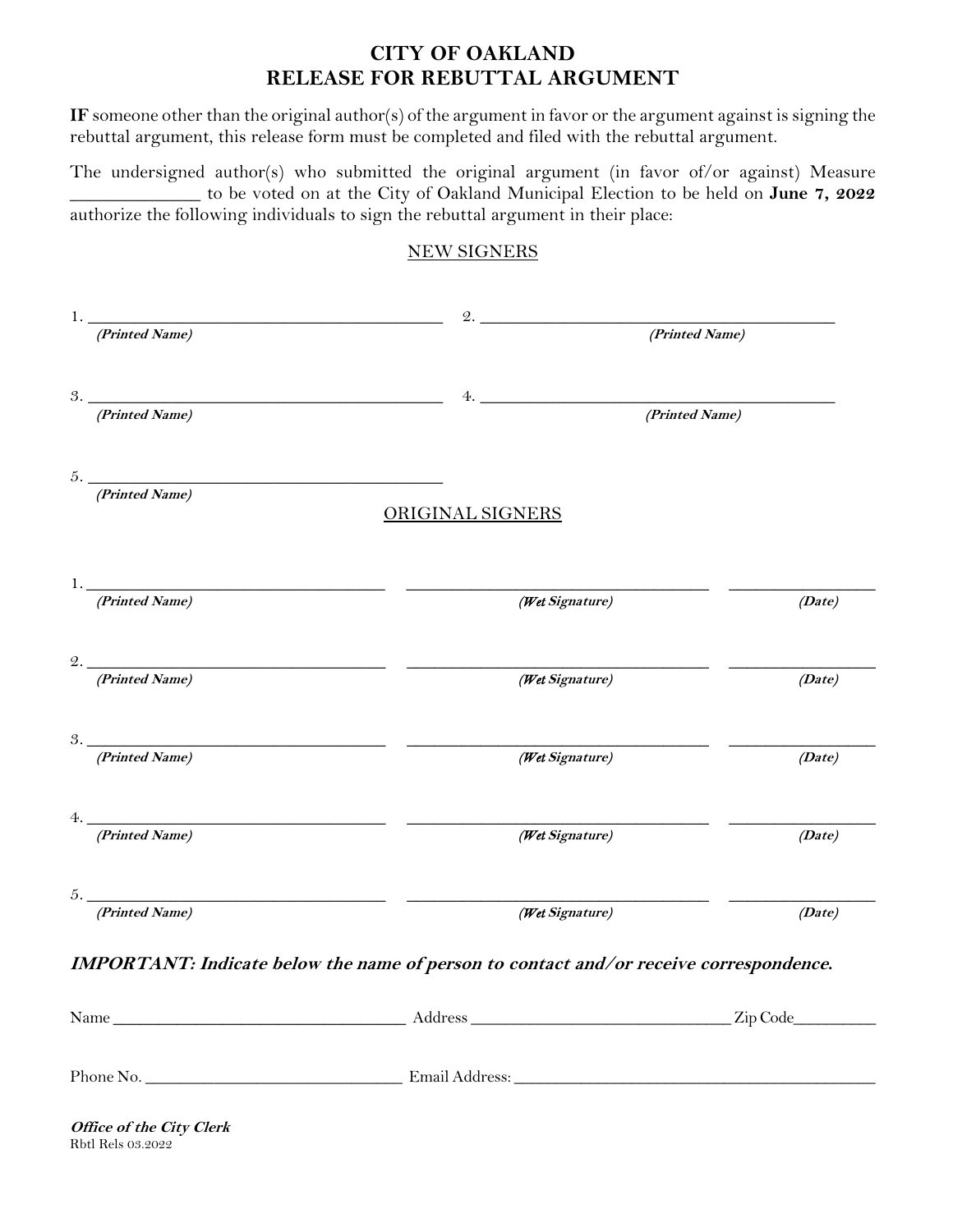# **WORD COUNT STANDARDS FOR CANDIDATE STATEMENTS AND MEASURES**

| Punctuation                                     | Not Counted              |
|-------------------------------------------------|--------------------------|
| Single Character $(I, a, $, \&)$                | One                      |
| Dictionary Words                                | One                      |
| Abbreviation/Acronyms                           | One                      |
| Geographical Names <sup>1</sup>                 | One                      |
| Streets, Bridges                                | One for each word        |
| Names of Areas (Bay Area, East Bay)             | One for each word        |
| Names of School Districts and Special Districts | One                      |
| All other Proper Names                          | One                      |
| Telephone numbers, email/website addresses      | One                      |
| Whole Numbers:<br>Digits<br>Spelled out         | One<br>One for each word |
| Dates:                                          |                          |
| Digits<br>Words + Digits                        | One<br>One               |
| Hyphenated words in dictionary                  | One                      |
| Hyphenated words not hyphenated in dictionary   | One for each part        |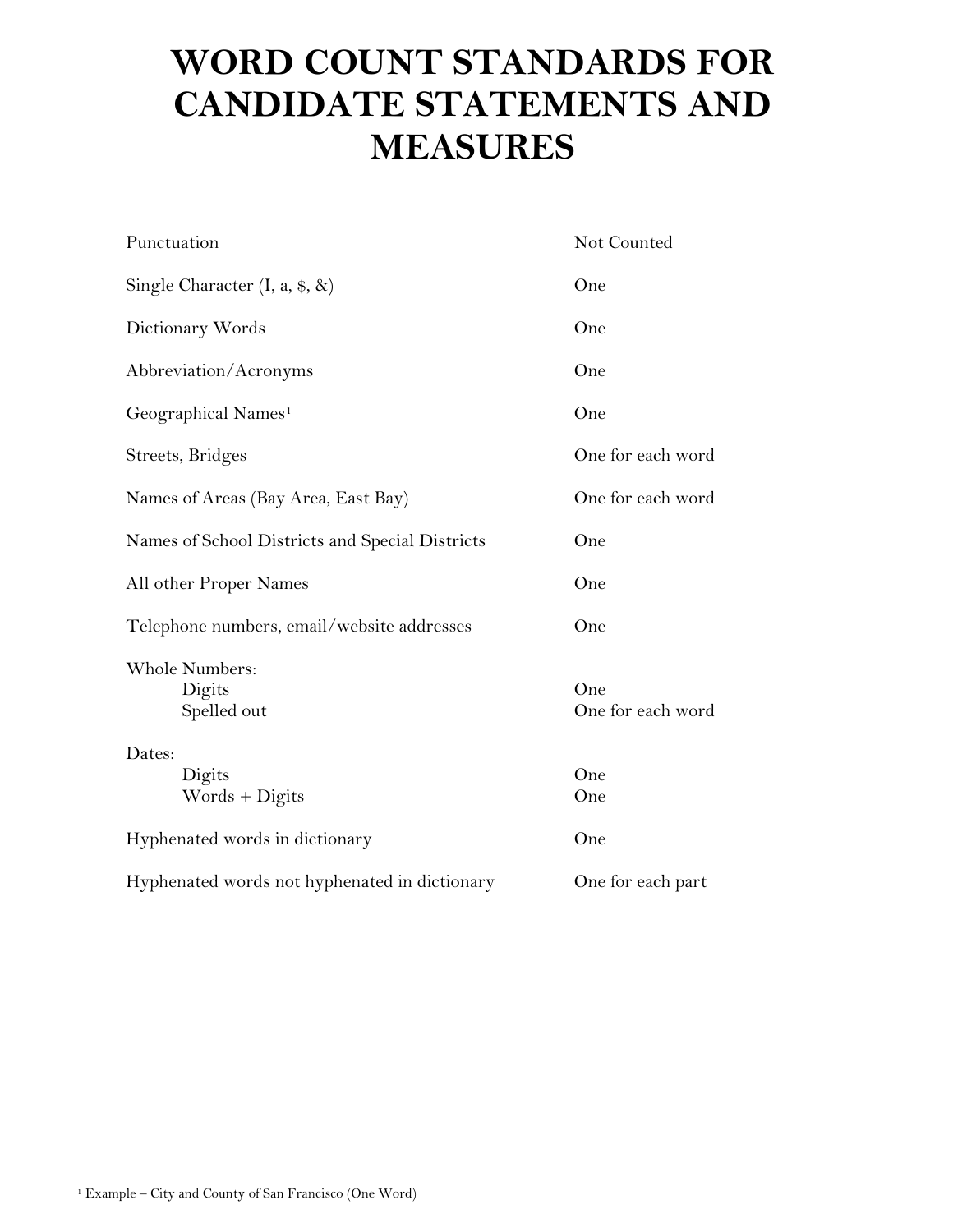## Please use the following page to submit your completed argument and/or rebuttal.

- In the drop-down bar, make the appropriate selection of the argument or rebuttal you are submitting at this time.
- In the large box, type your argument or rebuttal, staying at or below the maximum amount of words.
- In the boxes beneath the argument, type the names and titles of the author or authors who signed the declaration page.
- The argument should look similar to the example below.
- Save the document and email it to **[electionservices@oaklandnet.com](mailto:electionservices@oaklandnet.com)**
- Wet signatures are required on the Declaration Form and Release for Rebuttal Argument Forms; submit in person to The Office of the City Clerk at 1 Frank H. Ogawa Plaza, Room 201.

#### ARGUMENT IN FAVOR OF THINGS

Text Text Text Text Text Text Text Text Text Text Text Text Text Text Text Text Text Text Text Text Text Text Text Text Text Text Text Text Text Text Text Text Text Text Text Text Text Text Text Text Text Text Text Text Text Text Text Text Text Text Text Text Text Text Text Text Text Text Text Text Text Text Text Text Text Text Text Text Text Text Text Text Text Text Text Text Text Text Text Text Text Text Text Text Text Text Text Text Text Text Text Text Text Text Text Text Text Text Text Text Text Text Text Text Text Text Text Text Text Text Text Text Text Text Text Text Text Text Text Text Text Text Text Text Text Text Text Text Text Text Text Text Text Text Text Text Text Text Text Text Text Text Text Text Text Text Text Text Text Text Text Text Text Text Text Text Text Text Text Text Text Text Text Text Text Text Text Text Text Text Text Text Text Text Text Text Text Text Text Text Text Text Text Text Text Text Text Text Text Text Text Text Text Text Text Text Text Text Text Text Text Text Text Text Text Text Text Text Text Text Text Text Text Text Text Text Text Text Text Text Text Text Text Text Text Text Text Text Text Text Text Text Text Text Text Text Text Text Text Text Text Text Text Text Text Text Text Text Text Text Text Text Text Text Text Text Text Text Text Text Text Text Text

s/Cookie Monster Homeowner

s/Count von Count Homeowner

s/Oscar the Grouch Homeowner